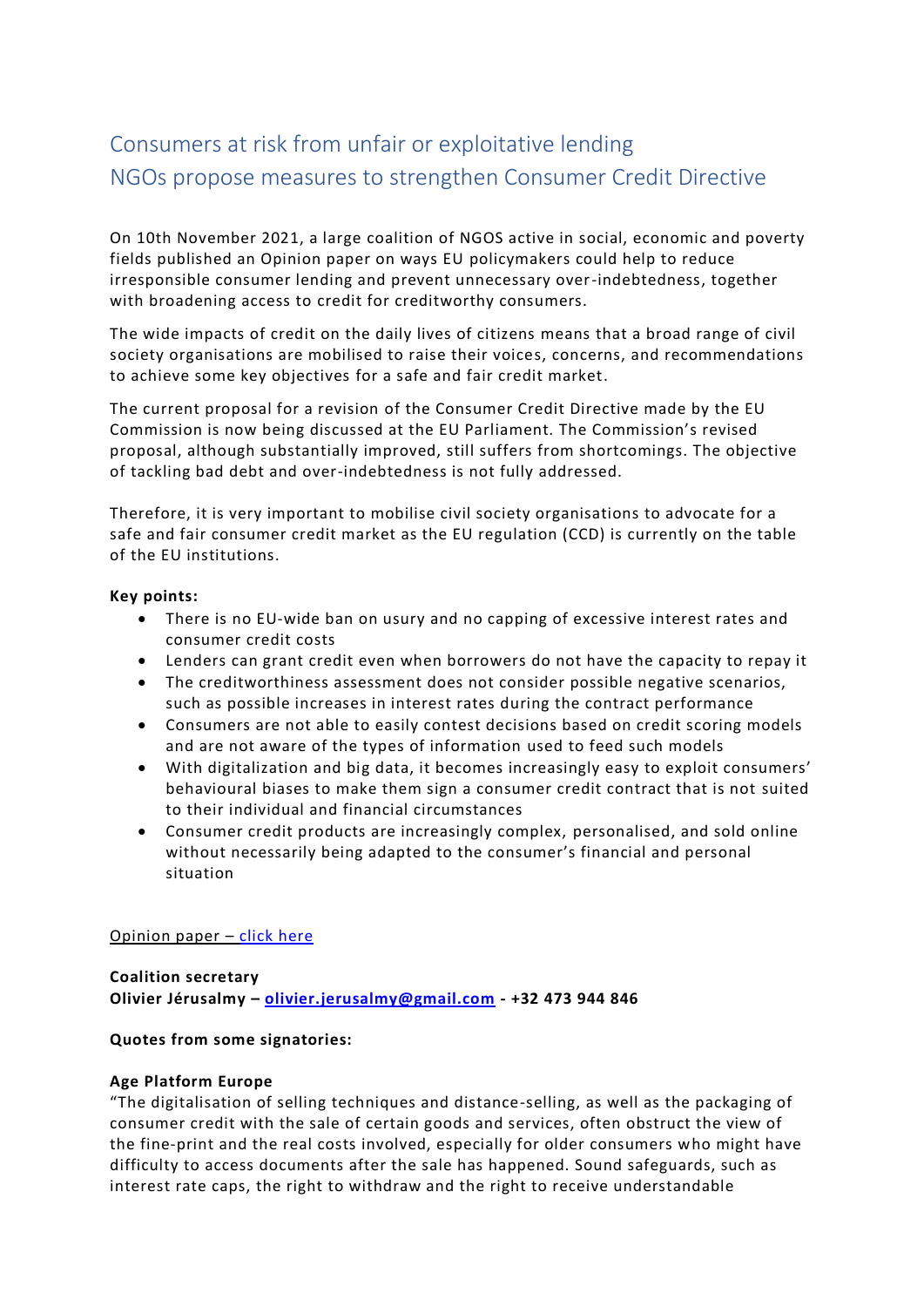information documents in time, and if needed on paper or in a format accessible to persons with disability, as well as protective assessment of creditworthiness following transparent criteria is important to avoid aggressive practices, to which too often older people fall prey. The Coalition, bringing together financial expertis e of consumer organisations and the experience of social inclusion organisations is an important forum to underline these points."

## **BEUC**

"BEUC is the umbrella group for 46 independent consumer organisations from 32 countries. Our main role is to represent them to the EU institutions and defend the interests of European consumers. Our acronym originates from our French name, 'Bureau Européen des Unions de Consommateurs'. Our daily work involves making sure the EU takes policy decisions that improve the lives of consumers, including in the consumer credit area."

#### **COFACE Families Europe**

"COFACE-Families Europe has joined the Financial Inclusion Europe coalition to ensure that all families have access to affordable and quality credit. Access to credit is an important element in financial inclusion and allows families to smooth out their expenditure for costly goods such as a car or appliances, as well as make investments for the future (education, renovations etc).

Our main points of focus include : creditworthiness checks, interest rates caps, advertising and marketing, and algorithms, AI and big data in credit markets, as well as fintech and innovation in credit (Decentralized Finance, peer-to-peer lending etc.)."

#### **DECO**

"DECO, the Portuguese Consumer Protection Association, supports the Coalition on the revision of the Consumer Credit Directive (CCD). Consumer credit is a very important product for consumers and its provision must be disciplined and overseen thoroughly, ensuring, among other issues, that: consumers' interests and rights are guaranteed; pricing is capped, fair and transparent; affordability assessments are based on sufficient and adequate data only; and information is provided on time and is understandable. The revision of the CCD must be drawn in the best interest of consumers."

#### **FEANTSA**

"FEANSTA joins the Coalition for a safe EU consumer credit market because we want to join forces with experts' organizations in making sure that the provisions adequately protect vulnerable consumers. We would like to raise awareness about the need for responsible lending. Consumer over-indebtedness is an issue among homeless people in some countries. High loan instalments can eat up most of a person's income, posing a serious risk of poverty and homelessness."

# **Financial Inclusion Europe**

"Creating bridges between different key actors of civil society organisations on this important file was a priority for our newly created international association. Indeed, a positive impact from an improved access to safe and fair credit for consumers can be expected from appropriate amendments. It is possible via innovation and inclusion centred use of digitalisation."